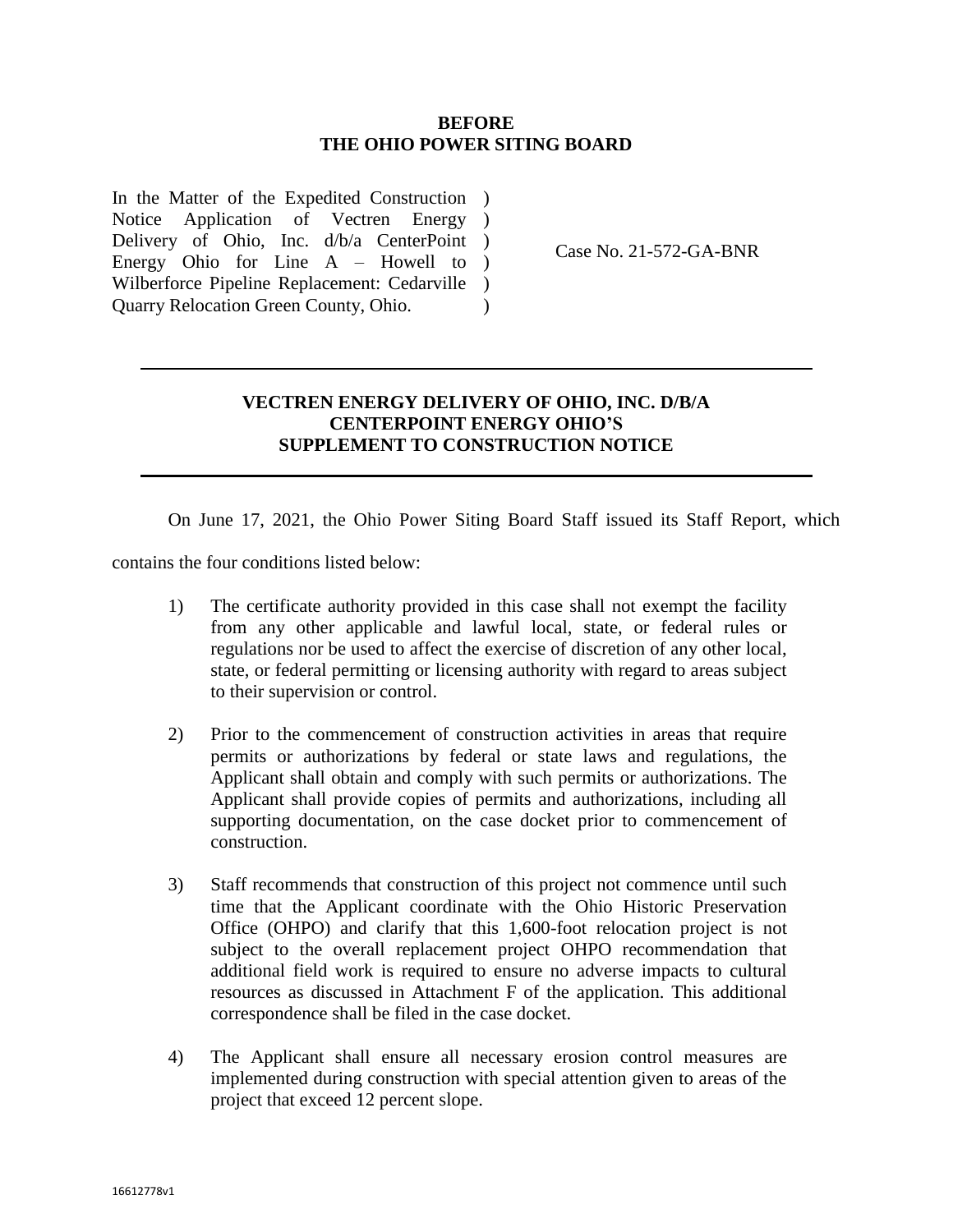By this submission, Vectren Energy Delivery of Ohio, Inc. d/b/a CenterPoint Energy Ohio ("Vectren") incorporates the above conditions as a supplement to its Construction Notice filed June 2, 2021, and requests that this supplement be considered part of Vectren's application.

> Respectfully submitted on behalf of, VECTREN ENERGY DELIVERY OF OHIO, INC. D/B/A CENTERPOINT ENERGY OHIO

Devin D. Parram BRICKER & ECKLER LLP 100 South Third Street Columbus, OH 43215-4291 Telephone: 614-227-2300 Facsimile: 614-227-2390 E-mail: [dparram@bricker.com](mailto:dparram@bricker.com)